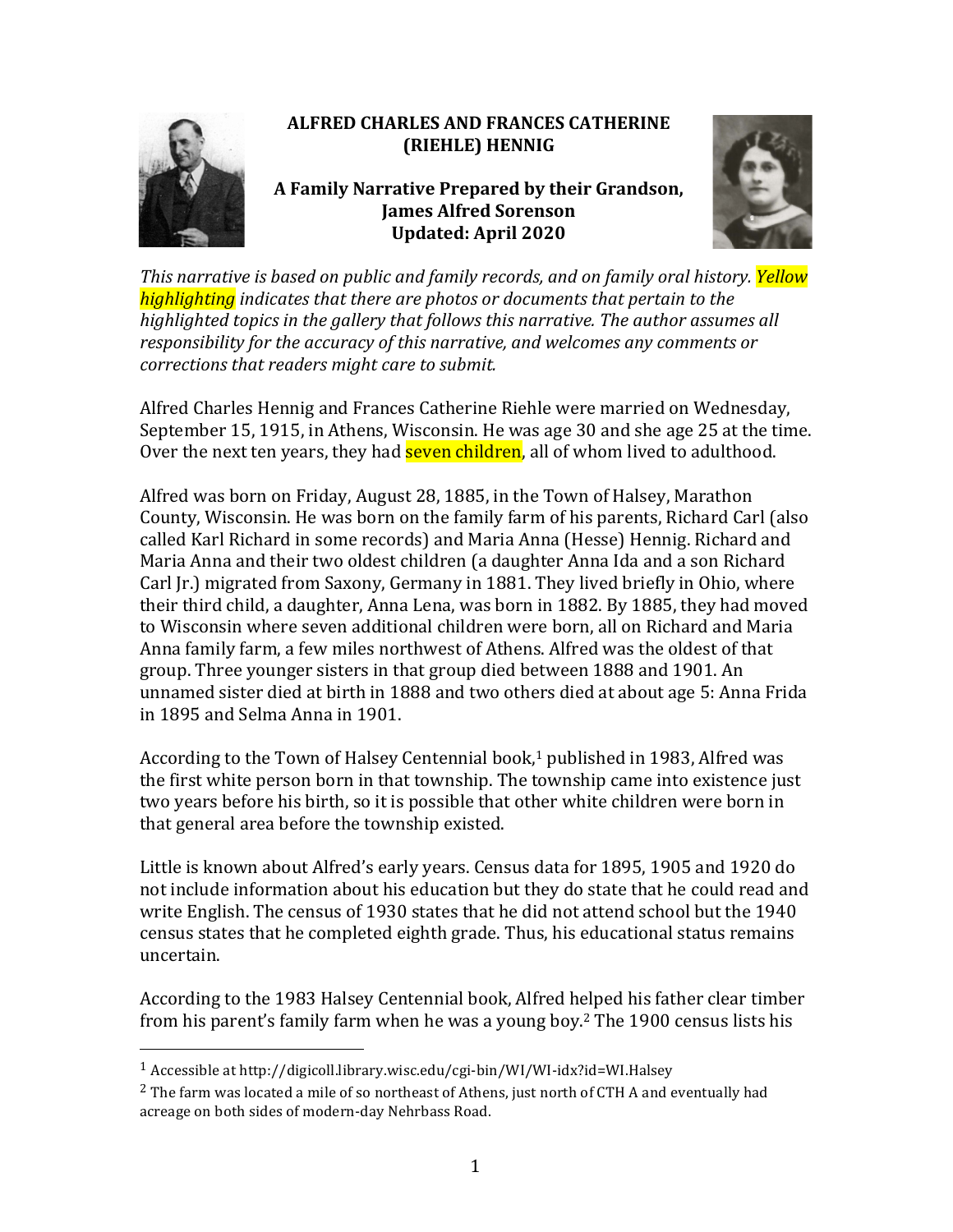father's occupation as a "farmer" and Alfred's as a "farm laborer." Most likely, Alfred worked on his father's farm. It is not known what kind of farm they operated but it probably was a dairy farm. According to the Halsey Centennial book, Alfred also helped his father in the logging business, which was probably a side business of his father's. This was a common source of "winter income" in north-central Wisconsin at that time.

Frances was born on Tuesday, February 4, 1890, in the Town of Rietbrock, the next township south of the Town of Halsey. She was the second daughter and second oldest of the five children of William and Mathilda (Kulas) Riehle. She was born on her parent's original family farm, located about three miles due east of Athens on the south side of what is now Townline Road.

As is the case with Alfred, little is known about Frances's early years. According to census data, she had completed four vears of school by 1900. She would have been age 10 at the time, so this would have been consistent with her attending school fulltime up to that year. Later censuses indicate only that she had "attended school" without specifying the number of years.

In 1902, Frances's parents sold their original family farm on Townline Road and bought another farm about two miles further east down the road. Their new family farm was located on the opposite (north) side of Townline Road, which put it in the Town of Halsey. Their farm later became the family farm of Frances's younger brother Bernard "Ben" and his wife, Mildred (Jacobwitz) Riehle.<sup>3</sup>

It is not known how Alfred and Frances came to know each other and enter into the relationship that eventually lead to their marriage. What is known is that in 1907, at age 22, Alfred moved north to Canada to **apply for a homestead.** A collection of postcards that Alfred sent to Frances while he was in Canada existed at one time in their later family home, so their relationship must have begun before Alfred's adventures in Canada. She would have been about age 17 at the time. Those cards would be an invaluable resource to learn more about their history and personalities at that time but they seem to have disappeared.

Alfred's venture in Canada occurred during what became known as "The Canada" Craze" in that part of Wisconsin. $4$  By that time most of the unimproved land in central Wisconsin had been sold and land prices were rising. Many sons of farmers

 $3$  A one-room schoolhouse was located on the Riehle family's new farm, within easy walking distance of the farm home. One interesting possibility is that Frances and some of their children might have attended school in it but no records have been found to determine if that actually happened.

 $4$  An excellent historical resource for this period in central Wisconsin is the book, "Calling This Place Home: Women on the Wisconsin Frontier, 1850-1925," by Joan M. Jensen. Published in 2006, it is a fat book  $(500+)$  pages) with lots of details about life during those days in four central-Wisconsin counties: Lincoln, Taylor, Clark and Marathon. Much of it might not be of interest to everyone reading this narrative, but it is available through inter-library loan in most Wisconsin libraries, and is worth a browse. The "Canada Craze" is mentioned on p. 18 of that book.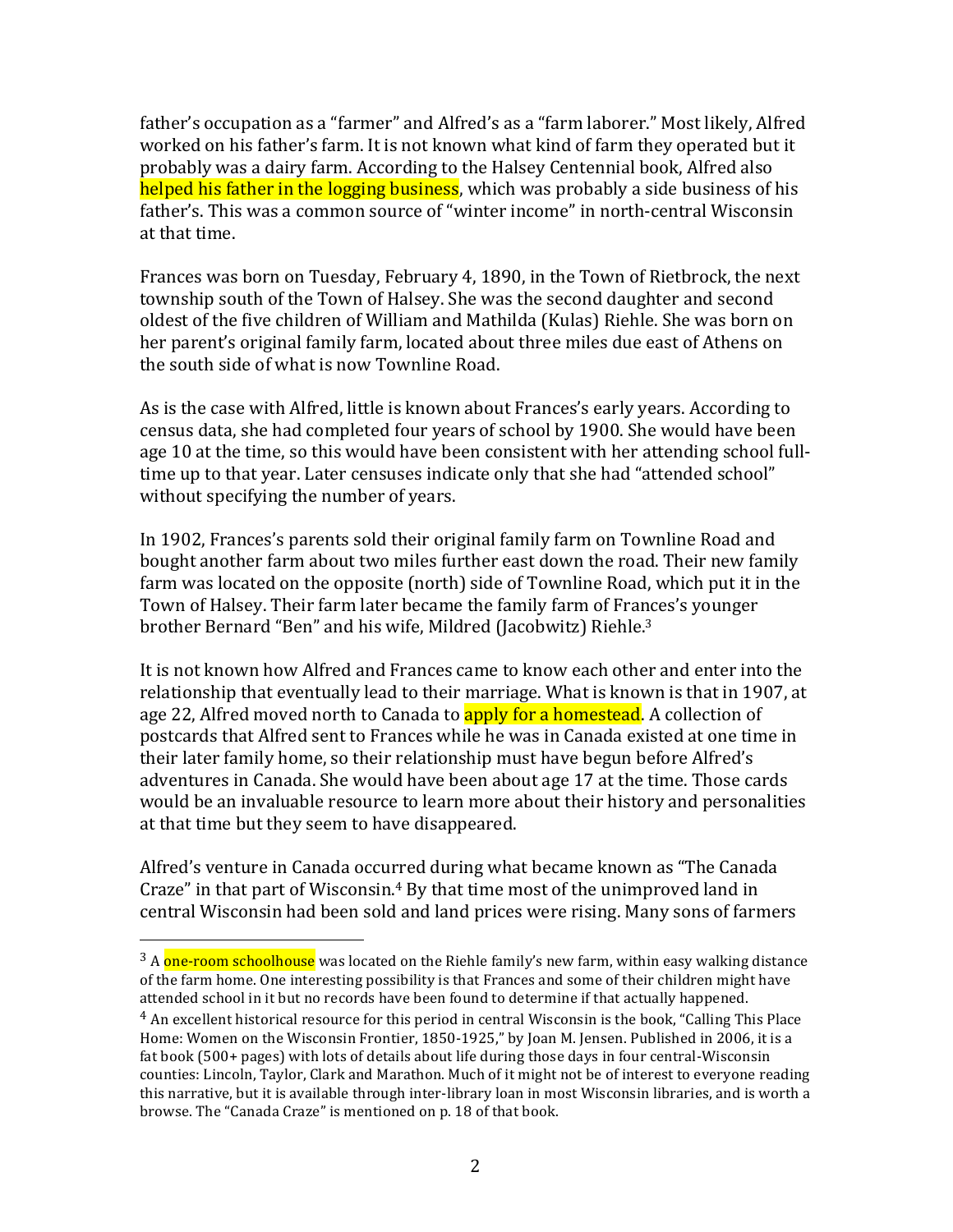(like Alfred) could not afford to buy land for their own farms. With the authorization and encouragement of the Canadian government, recruiters came to central Wisconsin specifically to entice young men (and their families) to move to the sparsely settled areas in western Canada and establish homestead farms in it.

While he was in Canada, Alfred apparently earned money for his expenses by working on ranches as a "wrangler," which means he "broke horses." The author recalls seeing a photograph of him riding on a "bucking bronco" in a corral up there but, like many other memorabilia, that photo has since been misplaced or lost.

Alfred submitted his application for a Canadian homestead in 1908. The application is somewhat difficult to read, but it appears to have been for 160 acres located near Haneyville in Alberta. (The town name was changed to Coronation in 1935.) Photographs taken at the time of his application do not portray very attractive living conditions. The area was mostly flat and treeless, and living quarters frequently were sod huts (similar to the terrain and early "homes" in the Great Plains in the U.S.). According to some potential settlers from central Wisconsin who returned from scouting trips to that area, "It is a lonesome land, and in winter it is colder than it is even here." Photographs also suggest that it would not have been a particularly appealing home-site location for a young wife.

In any case, Alfred's Canadian adventure seems to have fallen through. There are no records of his living in Canada after his homestead application in 1908, nor any stories about what happened next.<sup>5</sup> In any case, Alfred's name does not appear in the 1910 U.S. census or in the 1911 Canadian census. One possibility is that he returned to Wisconsin to live with his parents. However, for some reason, Alfred's parents also were not listed in the 1910 census.

The next mention of Alfred in public records is his WWI draft registration card. It states that he was living in Athens in 1918. This would have been 2-3 years after his marriage to Frances and the birth of their first two children. Verene and Karl. He was not drafted but all military age males had to register. According to his draft card he was a self-employed carpenter at the time. The same record also states that he was a citizen of Canada. He probably was required to renounce his U.S. citizenship to obtain a homestead in Canada. No records have been found for his "renaturalization" as a U.S. citizen, but this undoubtedly occurred since he voted regularly and held various public offices in his later years.

Meanwhile, there is evidence that Frances was in on Alfred's Canadian plans. U.S. naturalization records, dated  $1926$ , exist for her. She is described in those records as a citizen of Great Britain and Ireland. Since she and her parents all were born in the

 $5$  One piece of oral history told by Frances's daughter, Verene, to Verene's son, Gary, was that Alfred travelled to Canada with a partner who absconded one night with all of their funds. This story has since been corroborated by Greg Fisher who heard it from his mother (and Verene's sister), Lucille.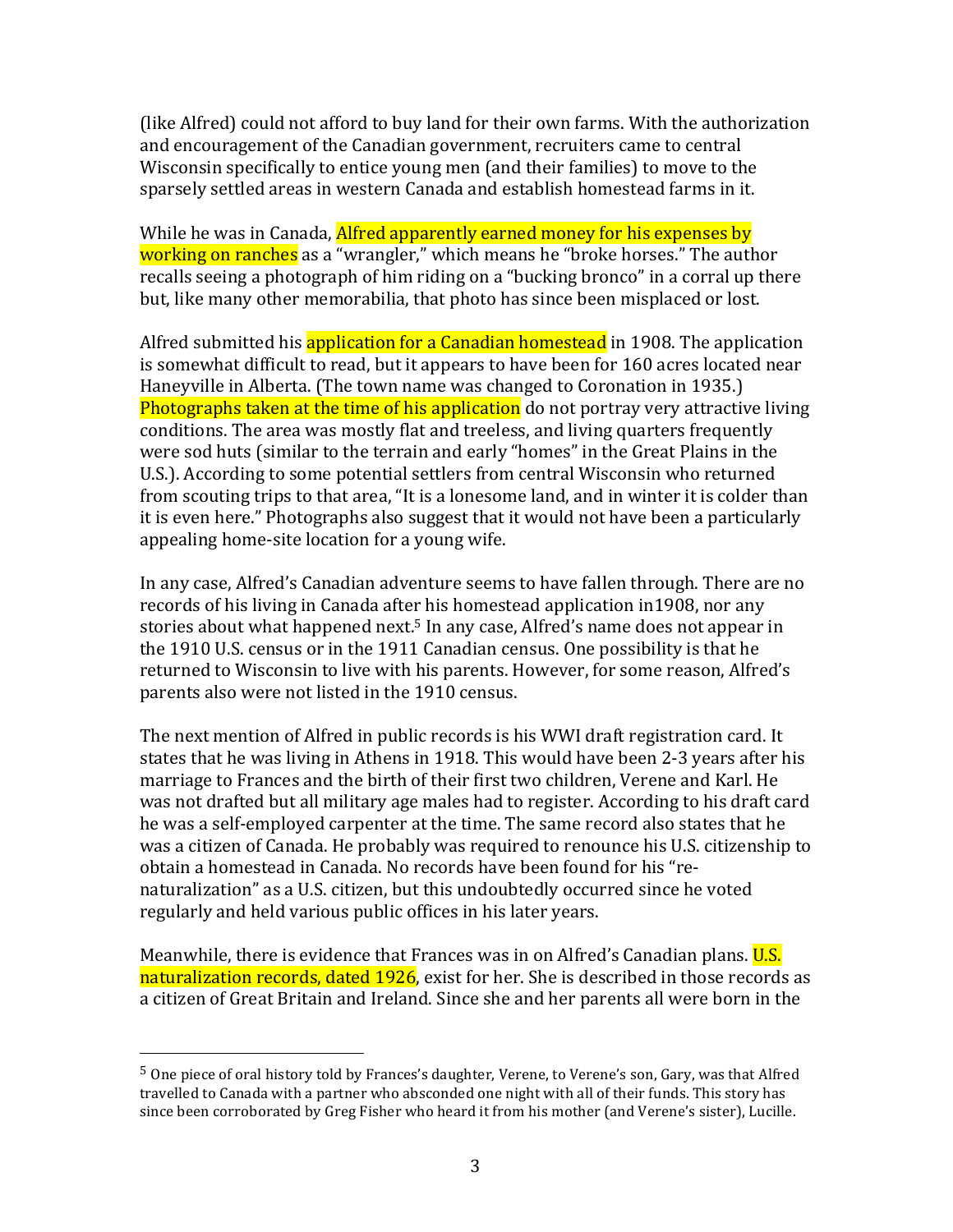U.S., this would not have been necessary unless she too had renounced her U.S. citizenship. This might have been part of Alfred's quest for a Canadian homestead. Frances is listed in the 1910 U.S. census as residing in the home of Wheaton and Dora Denning in the Village of Athens. The Denning's were originally from Dorchester, a village about 10 miles west of Athens. They had five children at the time, ranging in age from four to twenty. Wheaton's occupation was listed as a "tie maker."<sup>6</sup> Frances was age 20 at the time. Her occupation was listed as a "servant and seamstress" for the Denning family. That was a very common occupation in those days. In particular, her skills as a seamstress would have been a "meal ticket" for her, since sewing and clothing repairs were required skills in most households at that time. It is not known what happened to the Denning's after that census.

Equally interesting is that the Denning's next door neighbors were the family of Alfred's older brother, Richard Carl Hennig, Jr. They would have provided a convenient point of contact between Frances and Alfred during his vears in Canada.

Not much is known about Alfred and Frances in the early years after their wedding in 1915. According to oral history mentioned to the author by their daughter (and his mother), Verene, she was born in 1916 in a house a short distance north of the Village of Athens on modern-day State Highway 97. That house still existed in the 1970s and might still be there. However, the author has since forgotten which house it was!

According to the 1920 census, Alfred, Frances, and their first three children, Verene, Karl and Clarence, were living with Frances's parents in their second family farm on Townline Road. Alfred's occupation still was listed as a "carpenter" in that census. Their fourth child, Rosalia, was born in April of that same year. Frances's parents (William and Matilda) and two of Frances's siblings (Lena, age 32, and Ben, age 23) also were living in that home. With four children of their own, it was obviously time for Alfred and his family to move on!

According to public records, Alfred and Frances bought a 40-acre plot of land in 1920. The land was located about a mile north of the Riehle family-farm home (as the crow flies) on the north side of County Highway A, about five miles east of the Village of Athens. That parcel would become the north half of what eventually became the 80-acre family farm of Alfred and Frances. They purchased the land on a land contract for \$1500 from Rietbrock Land and Lumber Company (RLLC) on July 24, 1920. RRLC owned many acres of land in the townships of Halsey and Rietbrock when it was still covered with timber. The land contract specified that Alfred was to cut and remove timber from the land he had purchased and turn it over to RLLC. This would have left Alfred with a lot of work to do, but it undoubtedly made the purchase price more affordable.

 $^6$  Most likely this means that he worked in a sawmill in Athens that made railroad ties, which was a booming industry at the time.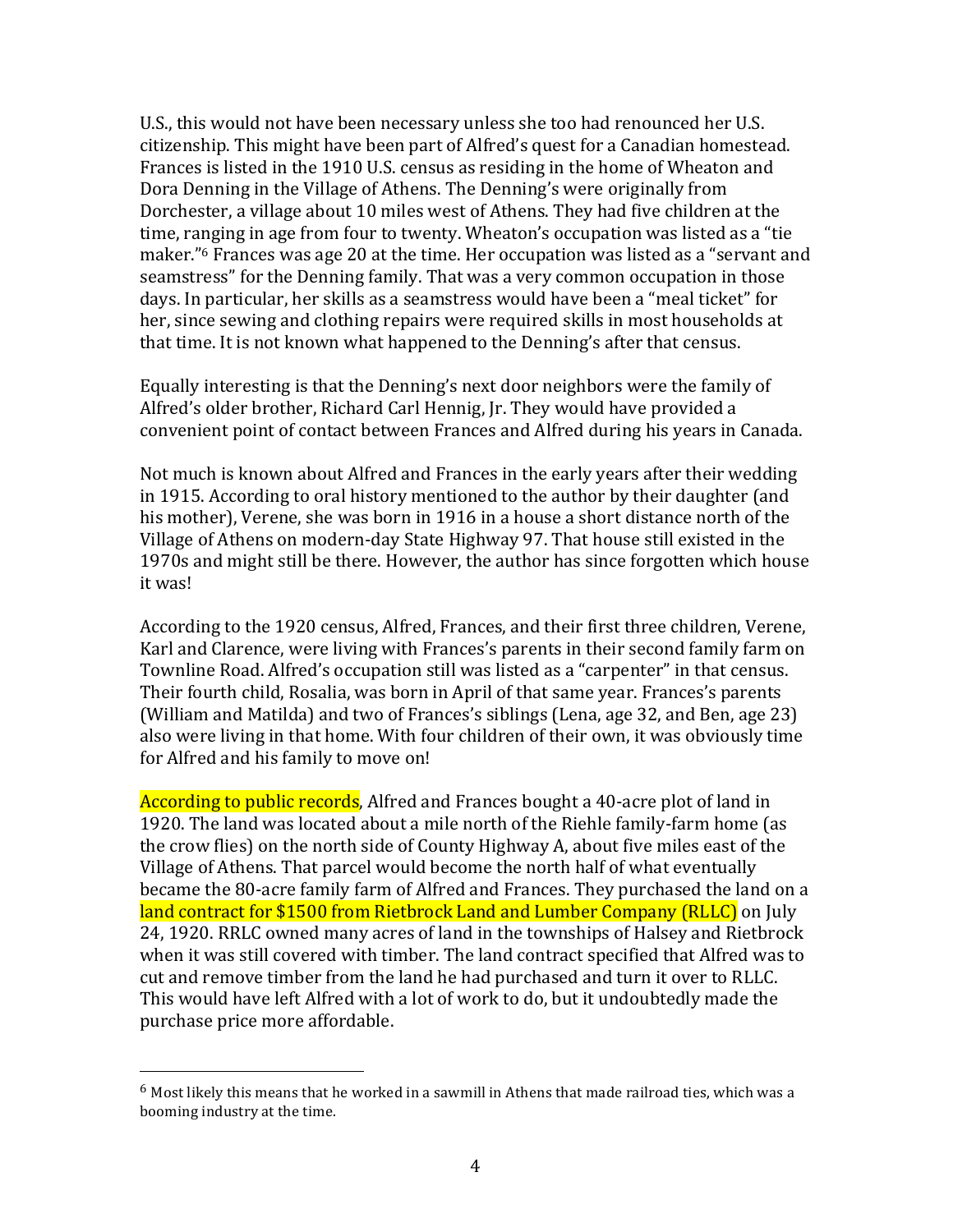The property immediately adjacent to Alfred's on CTH A was purchased from RLLC in 1920 by Frances's sister, Anna, and Anna's husband, Frank Hart. The two properties were essentially a traditional 80-acre plot divided "the long way" into two narrow 40-acre parcels. The records show that the Harts also entered a land contract agreement with RLLC with the same stipulations about timber cutting.

According to the 1983 Town of Halsey Centennial book, Alfred had cleared enough timber from his 40-acre parcel to build a log cabin on it shortly after he purchased the land.<sup>7</sup> He built a <mark>barn on it in 1923</mark> which was still standing at the time of his passing some 60 years later. According to the same Centennial Book, Alfred next built the wood-framed **Hennig family farm home** in 1928. If the above dates are correct, the last three of their seven children were born in the log cabin, before the farm home was built in 1928.

On June 29, 1929, Alfred and Frances obtained a mortgage loan on their property in the amount of \$2000 from Jozefa and Albert Horacek.<sup>8</sup> They apparently used these funds to pay off their RLLC land contract and possibly for other farm improvements.

Only five months later, in October of 1929, the stock market crashed, triggering the onset of the Great Depression. This created great hardships, especially for small farmers with large families and a collapsing milk market. Apparently, Alfred and Frances could not meet their mortgage payments. On Christmas Eve Day, December 24, 1932, Jozefa and Albert <mark>filed court papers for foreclosure of the mortgage</mark>.<sup>9</sup> The full amount due to the Horaceks was \$2129. Other records state that various fees and back payments of taxes also were due. On January 21, 1933, the court found

 $^7$  The author has no photographs or other information about the original Hennig log cabin. However, he does recall that an "old building" that was being used for storage and was replaced with a more modern machine shed in about 1945-46. Perhaps the "old building" was the original log cabin?  $8$  I could not find detailed records for Jozefa and Albert but there are records for several Horacek families living in the Athens area at the time. Those records indicate that the original ancestors came from Bohemia in the 1880's. A few families with that name still live in the Athens area.

 $9$  A brief historical aside: The Great Depression did not start immediately after the stock market crash in 1929. Most people thought that there would be short recession with full recovery of the stock market. The long-lasting Depression was triggered primarily by bank failures. The failures started in the 1920's but began to soar in 1930. The basic problem was that many banks did not take in enough payments on their loans to cover the amounts that depositors wanted to withdraw from their deposit accounts. The Federal Reserve System provided protection to its members for such shortfalls but only a third of the nation's banks were covered by that system. The rest of the banks  $(16,000$  in all) were operating "on their own." This lead to "bank panics" by depositors who wanted to get their money out while the banks still had some money. Many unprotected banks simply ran out of funds and closed their doors, leaving their depositors with worthless bank account statements. The establishment of the FDIC and tighter lending rules in 1934 corrected this problem. Nevertheless, many victims of bank failures refused to put their money in banks after that. According to my mother, Verene, pockets in Frances's clothing, dresser drawers and other "hiding places" were found to be "stuffed with cash" after her passing. Not a huge sum, but enough to support the family for a few months. Perhaps Alfred and Frances lost their first mortgage due to a bank failure? (For more information, see https://www.federalreservehistory.org/essays/banking\_panics\_1930\_31.)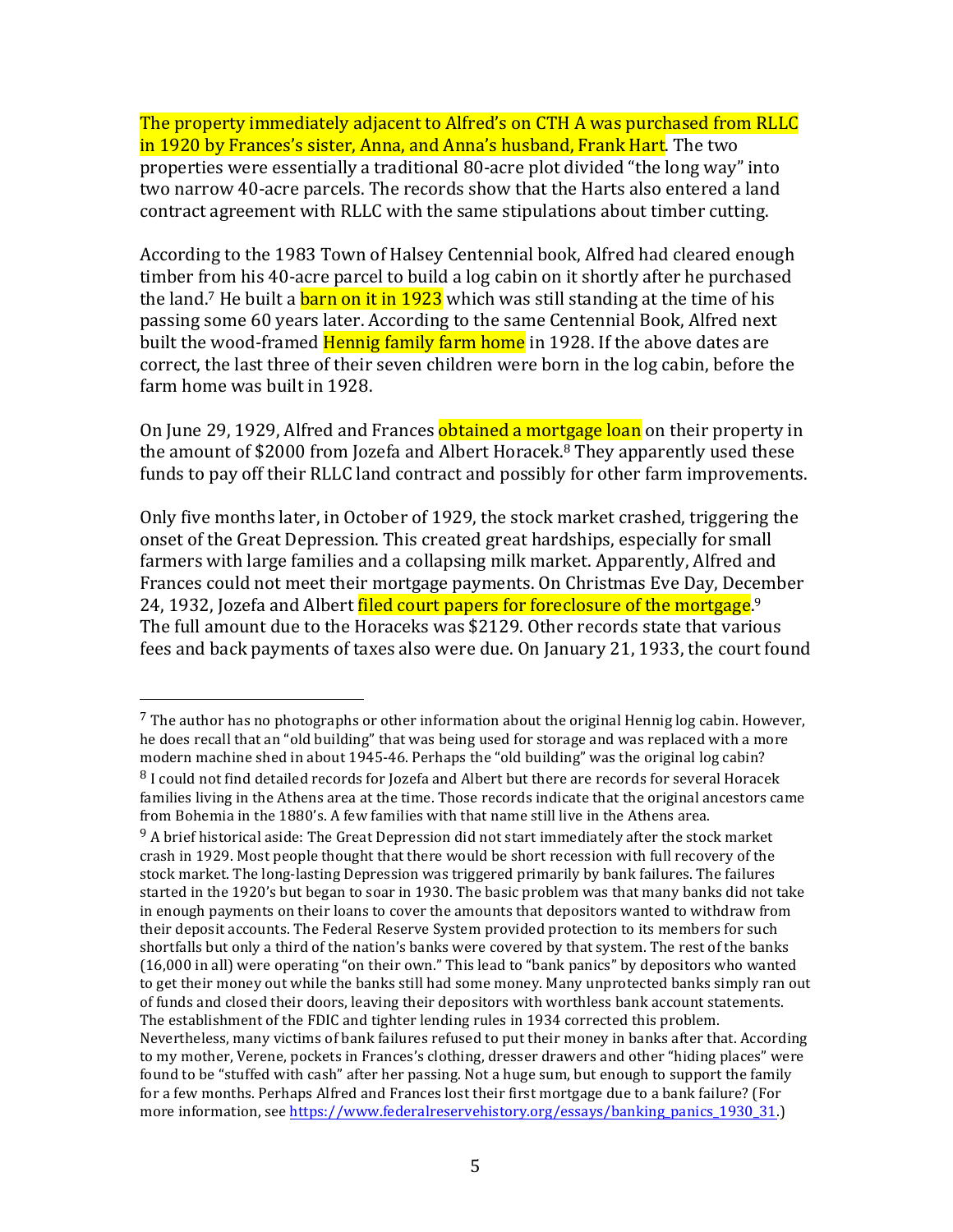in favor of the plaintiffs and ordered the foreclosure to proceed. Alfred, Frances and their seven children, ages 4 to 15, no longer owned their family farm and home.

There is a gap in the records regarding what happened to the Hennig family for the next year. Then, on February 1, 1934, court records show that they were able to obtain a mortgage in the amount of  $$2400$  from the Land Bank Commissioner. This was a government agency created under the Emergency Farm Mortgage Act of 1933. It allowed the agency to issue mortgages directly to farmers ar "lower interest rates" and more liberal terms of payment" as compared to banks and other usual sources.

On March 27, 1934, the Horaceks filed "satisfaction of judgment" paperwork in court acknowledging that they had been paid the full amount due specified in their original foreclosure petition. The Hennigs were owners of their family farm and home again. By law, the Horaceks could have evicted the family and called for a "sheriff's sale" of the property. Apparently, however, they were patient with the Hennig family and gave them time to obtain their Land Commission mortgage. That mortgage eventually was paid off in full on April 1, 1947.

Going back to the 1930 census, Frances's older sister, Lena Riehle, also was living in the Hennig family home at that time. Lena also owned the 40-acre parcel directly across the road from the Hennig-Hart parcels. She purchased that acreage from Emil and Elsie Hubing in 1927 for \$1500. Unlike the unimproved land that Alfred and Frances (an the Harts) purchased from RLLC in 1920, the Hubings apparently already were tilling at least a portion of that property. It is likely that Alfred used Lena's property to raise crops on it for his dairy farm operation while she was living with them. In 1940, three years after her marriage to John Kroening, Alfred purchased Lena's 40-acre parcel for \$1000. This was \$500 less than she had paid for it some 13 years earlier. At least part of the difference might be attributed to the effects of the Depression on land values. That purchase completed the **80-acre** Hennig family farm on County Highway A.

Over the next several decades, Alfred, Frances and various members of their family lived in the family home that Alfred had built in 1928. By 1948, six of their children had moved away. Their son, Clarence, remained a bachelor and lived in that home, performing most of the heavy labor in his parents' later years. During all of the years the Hennig family lived in it, the house did not have indoor plumbing. However, it was subsequently modernized after it was sold after Alfred's passing and remains occupied and apparently in good condition to this day.

Alfred and Frances ran a traditional dairy farm, with occasional diversions into cash crops such as peas. The author recalls hearing that they also dabbled in growing ginseng, but that  $\text{d}$ idn't work out.<sup>10</sup> They also raised pigs and chickens, both for the table and for sale, and sold eggs to local grocery stores in Athens.

 $10$  In 1917, Frances's younger sister, Clara, married Henry Kage, of Marathon, Wisconsin. The Kage's eventually became ginseng growers and did quite well at it. In those days it was necessary to obtain